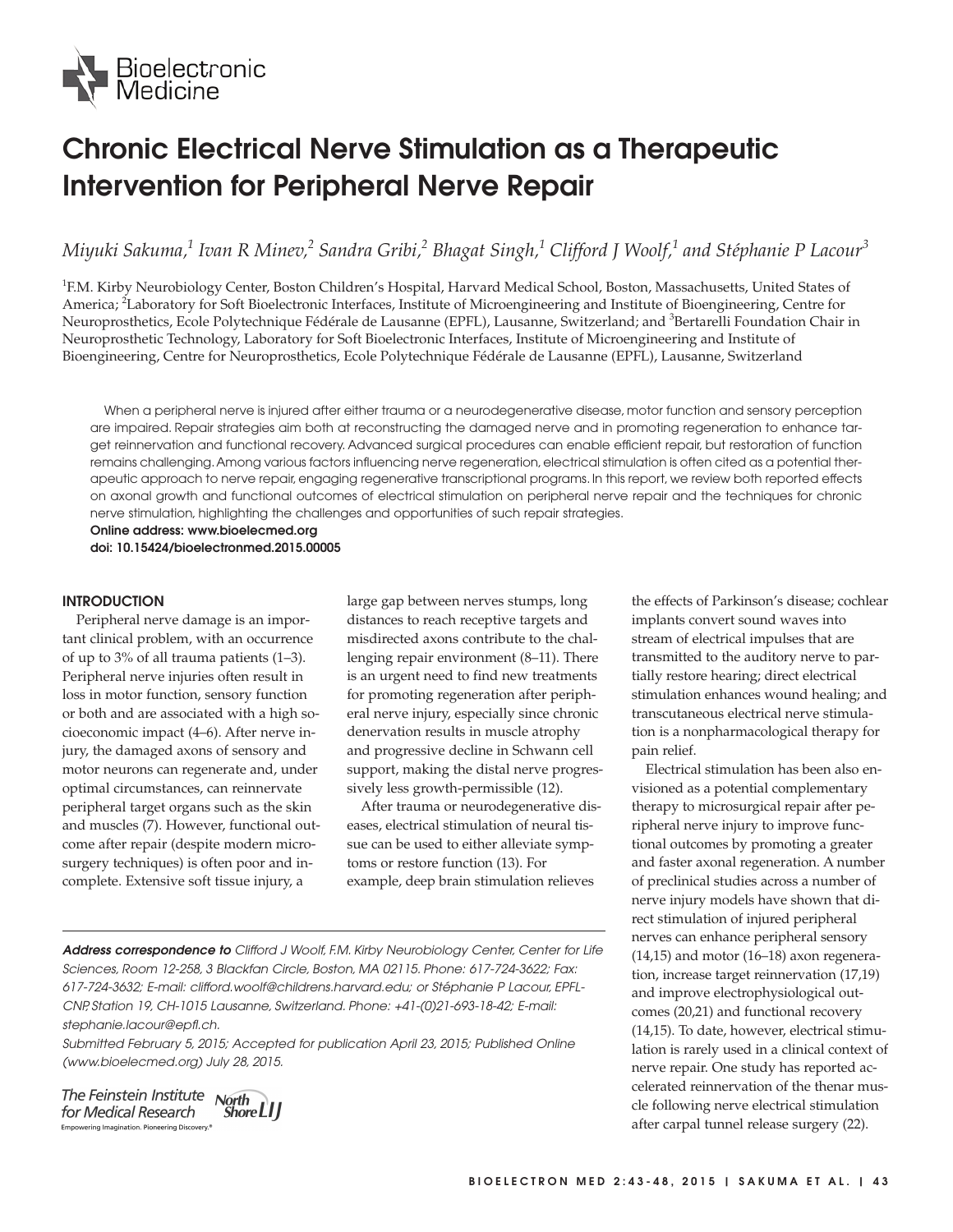Reviewing the effect of electrical stimulation on nerve repair is challenging because results from preclinical studies are often inconsistent, and their impacts on peripheral nerve repair vary substantially. This can be attributed to the vast number of experimental protocols, for which parameters include: type of injury (crush versus transection), nature of microsurgical repair, type of stimulation used (direct current or pulsed stimulation), location of the stimulation (transcutaneous, proximal or distal nerve stump), onset of stimulation (immediately after injury or delayed), its duration (acute versus chronic), stimulation waveforms (frequency, amplitude, pulse duration, biphasic) and ways to assert physiological and functional outcomes. Given this large methodological variance and consequent inconclusive data, the justification for such interventions at the clinic remains uncertain. Furthermore, it is still not clear whether any failure to detect an improvement is due to a lack of biological impact of electrical stimulation or a technical failure, or both.

Here we review the effects of electrical stimulation on peripheral nerve repair, distinguishing regenerative effects and functional outcomes. On the basis of preliminary work that we have performed to enable chronic stimulation of the sciatic nerve after a crush injury, we discuss the challenges and opportunities for developing tools and methods for chronic stimulation of injured peripheral nerves.

## **PERIPHERAL NERVE ELECTRICAL STIMULATION**

## **Electrodes**

Electrical stimulation may be applied with surface skin electrodes or by means of invasive electrodes placed in the direct vicinity of an injured nerve. Few studies report the use of transcutaneous electrical stimulation for nerve repair, with inconsistent outcomes for both regeneration and function (23,24). Surface electrodes are often  $>1$  cm<sup>2</sup> cloth-like pads coated with a coupling gel above the site of nerve injury and have relatively low impedance, in the  $k\Omega$  range.

Invasive nerve electrodes are either designed as wires/needles (mainly used for acute stimulation) or cuff electrodes. A metallic wire (cathode) is typically wrapped around the proximal nerve, and a second wire electrode (anode) is inserted within a distal muscle or wrapped along the nerve distally. Such an electrode configuration is commonly implemented for acute stimulation following a nerve crush injury, nerve transection with end-to-end suturing of the proximal and distal nerve stumps (16–19,25–27) or nerve repair facilitated by a biocompatible conduit sutured between both nerve stumps (21,28). Their impedance is typically in the 10-s MΩ range because of their small effective surface area.

Cuff electrodes in contrast are nerve diameter-sized tubes hosting metallic contacts with a monopolar, bipolar or tripolar configuration. This design provides selective activation of the nerve fibers. The impedance of the contacts is in the kΩ range. Chronic (long-term,  $>$ 2 wks) stimulation of the injured nerve is possible, provided the cuff is secured to the tissue and induces negligible constriction of the nerve during movement. Subcutaneous wiring to a back- or headplug enables minimally disruptive experiments. Ultimately long-term electrodes could interface a wireless, implanted microstimulator.

## **Parameters of Electrical Stimulation**

In most cases, a pulsed stimulation is implemented. Four criteria defining electrical stimulation protocols need to be preselected: (a) pulse waveform (frequency, width, amplitude and shape), (b) duration of stimulation, (c) onset time of nerve stimulation after injury and (d) overall duration of the stimulation treatment. The most frequently used parameters are listed below:

- Threshold stimulation current: 0.5–5 mA range, but depends on electrode type, configuration and distance from the injured nerve;
- Cathodic pulse width: 50-400 μs;
- Pulse frequency: 1–20 Hz;
- Session duration: 15 min to 1 h;
- Acute stimulation: immediately after nerve injury or after surgical repair of the injured nerve;
- Long-term stimulation: 5 d/wk or every other day for up to 8 wks.

Different types of stimulation (direct current [DC] and alterative current [AC]) and various stimulation parameters used and their impact on peripheral nerve regeneration are summarized in Table 1.

An important issue lies in the identification of those fibers that need to be activated by electrical stimulation. The nerve contains motor and sensory fibers, which have different stimulation thresholds: motor axons are activated with lower stimulation amplitude than unmyelinated sensory axons. Recruitment of small myelinated or unmyelinated fibers, which signal pain, itch and thermal sensations, will produce nocifensive responses and will generally not be tolerated. As motor axons begin to reform functional neuromuscular junctions, movement will be elicited, and this may not be tolerated in a freely moving animal. The duration of the stimulation session may be important for regeneration. For example, both 1-h-long and 2-wk-long electrical stimulation have been reported to lead to a similar increase in the number of regenerated motor neurons (17), whereas a 3-wk stimulation was found to reduce the number of back labeled sensory neurons compared with a 1-h, acute electrical stimulation session (26).

# **ELECTRICAL STIMULATION MODULATES THE MOLECULAR AND CELLULAR ACTIVITY INVOLVED IN NERVE REGENERATION**

Peripheral nerve injury results in plastic changes in injured neurons. The sudden exposure to an extracellular medium triggers an immediate influx of sodium and calcium ions into the injured axons, causing a high-frequency burst of action potentials in the severed axons. A phenotypic switch of the injured neurons from a maintenance to a regenerative state then ensues, characterized by up- and downregulation of hundreds of genes. These include increased expression of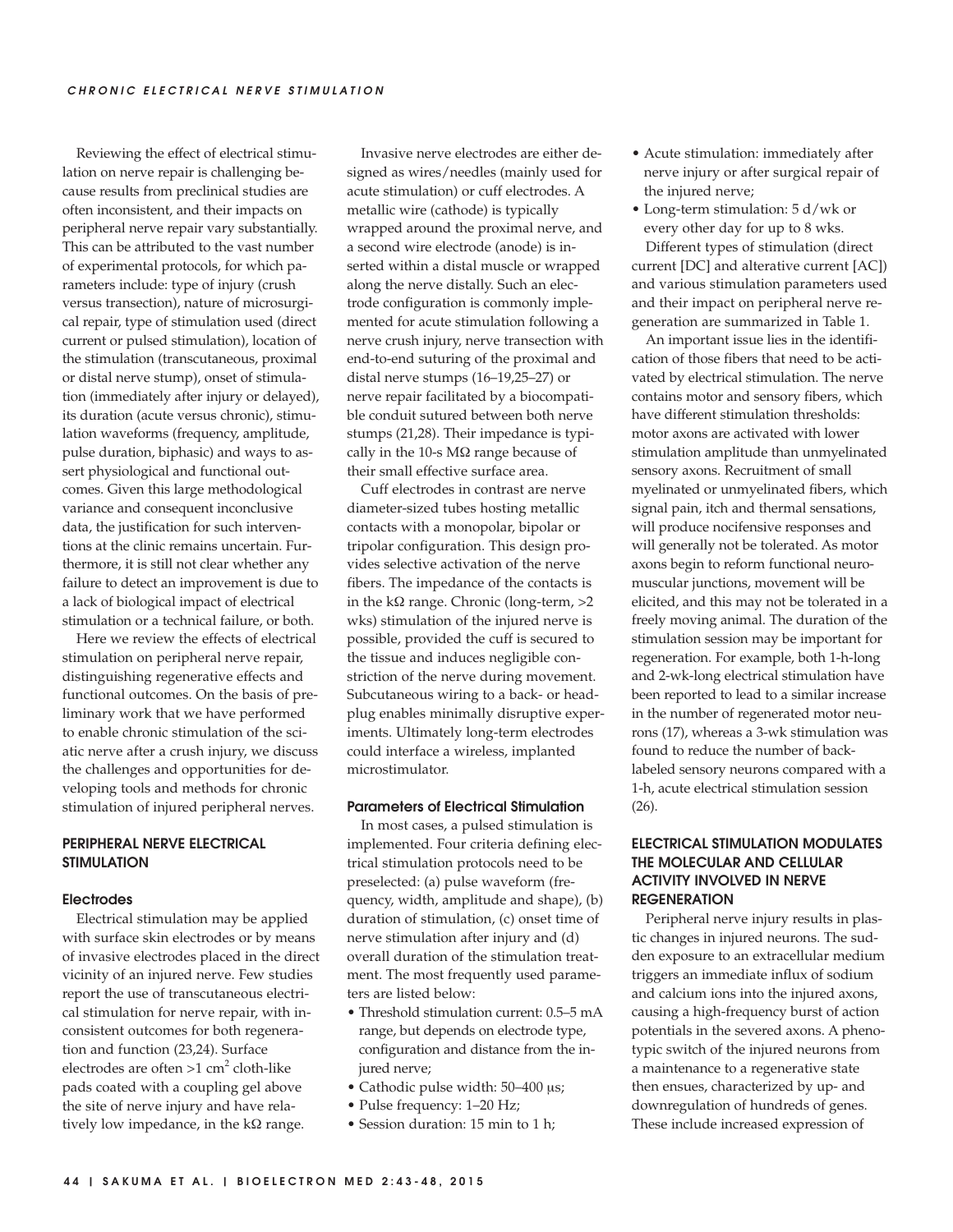| Outcomes                                                    | Enhanced reinnervation and sprouting                                      | Increased rate of sprouting                                                                                           | Improved electrophysiological recovery                                                                                                         | Improvement in toe spread function                         | Enhanced motor axon regeneration                                                                                         | Increased number of myelinated axons                        | Enhanced number of regenerating axons<br>in the distal stump          | No change in sciatic function index (SFI)  | Improved electrophysiological outcomes                       | across repair site after 1 h of stimulation<br>Accelerated motor axons regeneration<br>but no further benefits with chronic<br>stimulation | mproved SFI                                                                                                               | Improved motor axon regeneration and<br>behavioral recovery    | Improved sensory axon regeneration with<br>acute stimulation but reduced benefits<br>with chronic stimulation | Improved axon regeneration and target<br>reinnervation                  | neurons regeneration, improvement in<br>CMAP and NCV up to 24 wks of delay<br>Increased motoneurons and sensory | mproved remyelination, axon diameter<br>and electrophysiological measures | Enhanced behavioral and histological<br>recovery                                                     | but the impact reduced with the delay<br>Improved electrophysiology parameters                        | Enhanced axon regeneration                                                      |
|-------------------------------------------------------------|---------------------------------------------------------------------------|-----------------------------------------------------------------------------------------------------------------------|------------------------------------------------------------------------------------------------------------------------------------------------|------------------------------------------------------------|--------------------------------------------------------------------------------------------------------------------------|-------------------------------------------------------------|-----------------------------------------------------------------------|--------------------------------------------|--------------------------------------------------------------|--------------------------------------------------------------------------------------------------------------------------------------------|---------------------------------------------------------------------------------------------------------------------------|----------------------------------------------------------------|---------------------------------------------------------------------------------------------------------------|-------------------------------------------------------------------------|-----------------------------------------------------------------------------------------------------------------|---------------------------------------------------------------------------|------------------------------------------------------------------------------------------------------|-------------------------------------------------------------------------------------------------------|---------------------------------------------------------------------------------|
| Type of injury                                              | Spinal cord injury                                                        | sympathetic trunk<br>Thoraco-cervical<br>transection                                                                  | Sciatic nerve transection                                                                                                                      | Sciatic nerve crush                                        | Sciatic nerve transection<br>and repair                                                                                  | Sciatic nerve transection<br>and repair                     | Sciatic nerve crush                                                   | Sciatic nerve crush                        | Sciatic nerve crush                                          | Femoral nerve transection<br>and repair                                                                                                    | Sciatic nerve crush                                                                                                       | Femoral nerve transection                                      | Femoral nerve transection<br>and repair                                                                       | Sciatic nerve transection<br>and repair                                 | Sciatic nerve transection<br>and delayed repair                                                                 | Sciatic nerve crush                                                       | Sciatic nerve transection<br>and repair                                                              | Sciatic nerve transection<br>and repair at different<br>time points                                   | Sciatic nerve transection<br>and repair                                         |
| site of stimulation and parameters<br>Type of current used, | AC, 6.3 V, 50-100 cycles, 1.5 mA, 0-5,000 $\Omega$ variable<br>resistance | Preganglionic stimulation for 1 h immediately after<br>the partial denervation with 100 pulses at 20 Hz<br>every 25 s | second (pps), applied (24 h daily) for 4 wks, and<br>AC, 0.2 ms duration, frequency of 4 pulses per<br>stimulation started 1 d postoperatively | AC, proximal stump, 0.1-ms pulses, supramaximal<br>voltage | strength ~100 mV/cm, 100 kg resistance, daily for<br>DC, 10 µA/cm <sup>2</sup> , Distal cathode, hind paw, field<br>20 d | DC, distal cathode implantation with a 10-µA for<br>$3$ wks | $\circ$<br>DC, 1.4 µA (about 8 mV/cm field strength) to<br>nerve cuff | DC, 10 µA/cm <sup>2</sup> , Distal cathode | DC of 10 µA, 200-270 kΩ resistor, stimulation for a<br>month | immediately after repair and up to 2 wks<br>AC, proximal stump, 0.1 ms, 3 V, 20 Hz, 1 h                                                    | DC, proximal stump, low-intensity continuous current<br>circuit (1 µA), 1.5 V battery and a 1.3-Ms2 resistor<br>for 3 wks | AC, proximal stump, square 0.1-ms pulses, 20 Hz,<br>3-4V acute | AC, proximal stump, 0.1 ms, 3 V, 20 Hz, 1 h immediately<br>after repair and up to 3 wks                       | AC, proximal stump, 0.1 ms, 3 V, 20 Hz, 1 h<br>immediately after repair | transected nerve while repairing (2, 4, 12 and 24 wks)<br>AC (3 V, 20 Hz, 20 min) applied proximally to the     | 20 Hz, 1 h) applied proximally to the nerve<br>AC (3 V,                   | applied across the electrodes for 10 min and 60 min<br>A direct current of 24 V/m (24 mV, DC 1.5 mA) | AC, proximal stump, 0.1 ms, 3 V, 20 Hz, delayed<br>nerve repair after 1 d, 1 wk, 1 month and 2 months | AC, short (0.1 ms) pulses at 20 Hz, 1 h immediately<br>before nerve transection |
| Journal (year)                                              | Med. Sci. (1952)<br>Aust. J. Exp. Biol.                                   | J. Physiol. (1982)                                                                                                    | Brain Res. (1983)                                                                                                                              | Neurosci. Lett.<br>(1985)                                  | Brain Res. (1987)                                                                                                        | Exp. Neurol. (1987)                                         | Electrother. Res<br>Acupunct.<br>(1990)                               | Exp. Neurol. (1992)                        | Brain Res. (1993)                                            | J. Neurosci. (2000)                                                                                                                        | Methods (2003)<br>J. Neurosci.                                                                                            | Exp. Neurol. (2007)                                            | Exp. Neurol. (2007)                                                                                           | J. Neurosurg.<br>(2012)                                                 | Eur. J. Neurosci.<br>(2013)                                                                                     | Mol. Med. Rep.<br>(2013)                                                  | J. Hand Surg. Am.<br>(2014)                                                                          | PLoS One (2014)                                                                                       | Dev. Neurobiol.<br>(2014)                                                       |
| Authors                                                     | Hoffman H                                                                 | Maehlen J, Njå A                                                                                                      | Nix WA, Hopf HC                                                                                                                                | Pockett S, Gavin R                                         | McDevitt, et al.                                                                                                         | Román GC, et al.                                            | Zanakis MF, et al.                                                    | Kerns JM, et al.                           | Pomeranz B, et al.                                           | Al-Majed AA, et al.                                                                                                                        | Mendonça CA,<br>et al.                                                                                                    | Ahlborn Pet al.                                                | Geremia NM, et al.                                                                                            | Singh B, et al.                                                         | Huang J, et al.                                                                                                 | Zhang X, et al.                                                           | Calvey C, et al.                                                                                     | Xu C, et al.                                                                                          | Thompson NJ,<br>et al.                                                          |

**Table 1.** Reported effects on nerve injury recovery after electrical stimulation.

Table 1. Reported effects on nerve injury recovery after electrical stimulation.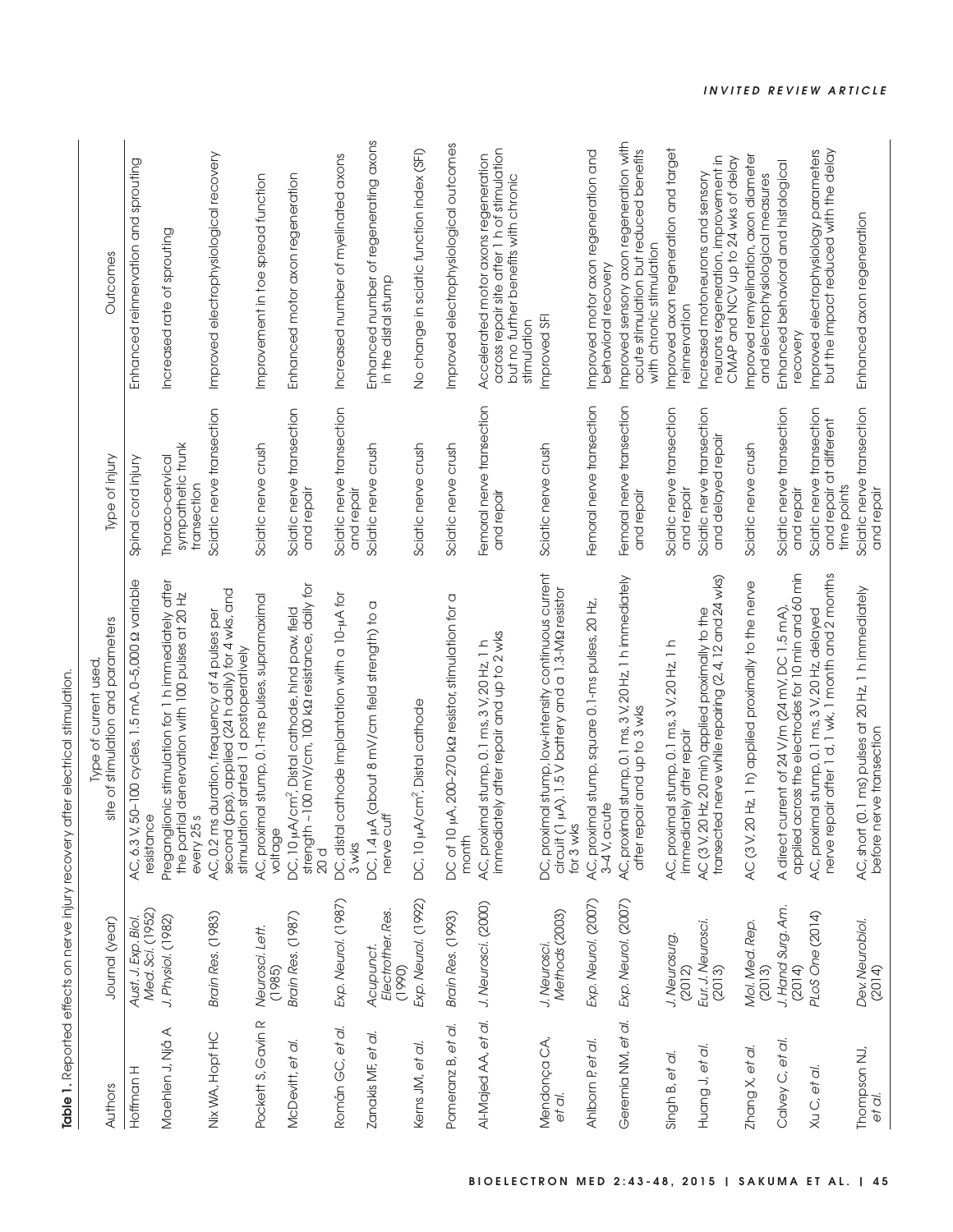*brain-derived neurotrophic factor* (*BDNF*) and its receptor *tropomyosin kinase receptor B* (*trkB*), *growth associated protein 43* (*GAP-43*) and the cytoskeletal proteins *T*α*-1 tubulin* and *actin*, and a downregulation of enzymes such as choline acetyltransferase (ChAT) and acetylcholinesterase (AchE). To facilitate retrograde protein transport along the axons, neurofilament genes (*NF-L/M/H* mRNA) are concomitantly downregulated (7).

Acute electrical stimulation (1 h, 20 Hz) applied immediately after injury proximal to the injured nerve appears to lead to a more robust and earlier phenotypic switch (16,17) with, for example, enhanced mRNA and protein expression of *BDNF* and *GAP-43* in adult sensory neurons (21,26,29,30). In a recent study, androgen receptor signaling was elucidated as a possible cascade activated by electrical stimulation (31). Electrical stimulation also was found to induce an upregulation of *NT-3/4* in sensory neurons, which may promote axonal regeneration (32).

The specific mechanisms by which electrical stimulation may induce improved nerve regeneration are not yet clear. However, the available data suggest that the enhanced production of growth factors, especially BDNF, may have a significant role. Blockade of the electrostimulation-induced regenerative response in both motor and sensory neurons by tetrodotoxin (TTX) application at the site of injury implies involvement of neuronal cell body mechanisms triggered by electrical activity (16,26). However, a contribution of non-neuronal cell types (Schwann cells at the site of injury and in the distal stump and periganglionic satellite cells in the dorsal root ganglia) cannot be excluded. Enhanced glial fibrillary acidic protein (GFAP) expression in Schwann cells was, for example, observed after local electrical stimulation of injured nerves (33). Furthermore, Schwann cells respond to electrical stimulation by producing increased nerve growth factor (NGF) due to rises in calcium levels (34), and this could increase growth of TrkA-expressing nociceptors. Overall, although there are several phenomenological studies indicating some benefit of acute electrical stimulation on peripheral nerve regeneration, the specific mechanisms responsible still remain elusive.

# **BENEFITS OF PROLONGED ELECTRICAL STIMULATION**

Few studies have examined the effects of chronic electrical stimulation of injured nerves over time (35–37). Changes in histological metrics (myelin thickness, axon density, blood vessel area and density, axon and fiber density, g-ratio, reinnervation specificity, mRNA and proteins expression), electrophysiological responses (compound muscle action potential, nerve conduction velocity, M/H wave ratio, latency and amplitude of electrical response) and functional outcomes (functional stance recovery, sciatic function index, thermal and mechanical algesimetry, toe-pinch test) have been reported for stimulation up to 24 wks after injury. However, results are inconsistent. Single time-point analyses have revealed either significant improvements at 2, 3 and 6 wks after repair (19,38,39) or no improvement at 4 wks (40). Over longer periods, between 6 and 12 wks after injury, no significant differences were observed between stimulated versus nonstimulated nerves. This result may reflect an action of electrical stimulation only in an earlier activation of intrinsic growth programs, which is not sustained so that the normal pattern of growth eventually "catches up" (17,39,41). Chronic stimulation delivered for 8 h a day was actually found to be counterproductive over longer periods, exacerbating nerve atrophy in a rabbit model (42). Daily stimulation of 1 h, 5 d a week, failed to promote motor reinnervation in comparison to single acute stimulation but reduced the H/M wave ratio, indicating decreased hyperreflexia 60 d after injury (27,43). Hyperreflexia is a reflection of neuronal reorganization and plasticity in the spinal cord after peripheral nerve injury (7). Whereas 1 h of stimulation applied every other day on eight occasions was found to produce significant recovery of the sciatic function index

at 12 wks as well as a higher reinnervation of both sensory and motoneurons, reducing the electrical stimulation to 15 min every other day starting at 1 wk, post-injury repair did not produce any improvement of motor responses at 6 wks. However, a significant increase in blood vessel density in the nerve was observed (39).

Table 1 summarizes different experimental protocols used to test if electrical stimulation alters regeneration and lists the major findings for each study.

# **CHALLENGES OF CHRONIC PERIPHERAL NERVE STIMULATION**

We performed a pilot study to evaluate the technical challenges of chronic nerve stimulation in the rat. A cuff electrode was applied proximal to a sciatic nerve crush injury site and the nerve was stimulated for 2–3 wks after the injury.

We tested several types of silicone cuff electrode, which had subtle variations in their geometry. All implants were prototyped by using silicone rubber, multistrand stainless steel wires (300-μm outer diameter [o.d.]) and an Omnetic connector mounted on the head of the animals. After braiding three wires equally spaced around a polystyrene cylindrical mandrel (tripolar configuration, 1.5 mm diameter, matching the sciatic nerve diameter), the structure was flooded with quick-cure silicone (KWIK-SIL, World Precision Instruments, Sarasota, FL, USA). The distal ends of the wires were then cut and the plastic mandrel dissolved in acetone. Small additional amounts of silicone were added to cover any exposed portion of the steel wires. The cuff was then cut to the desired length. The cuff endings were terminated with either flat or tapered edges. To form the soft edge, the cuff was briefly dipped in freshly mixed PDMS (polydimethylsiloxane) before removal of the mandrel. This ensured formation of a gradually tapered edge. Next, a longitudinal slit was made in the cuff with fine surgical scissors, allowing for easy opening with a pair of forceps and gentle insertion of the nerve.

Implantation of the soft cuff electrodes designed to wrap around the rat sciatic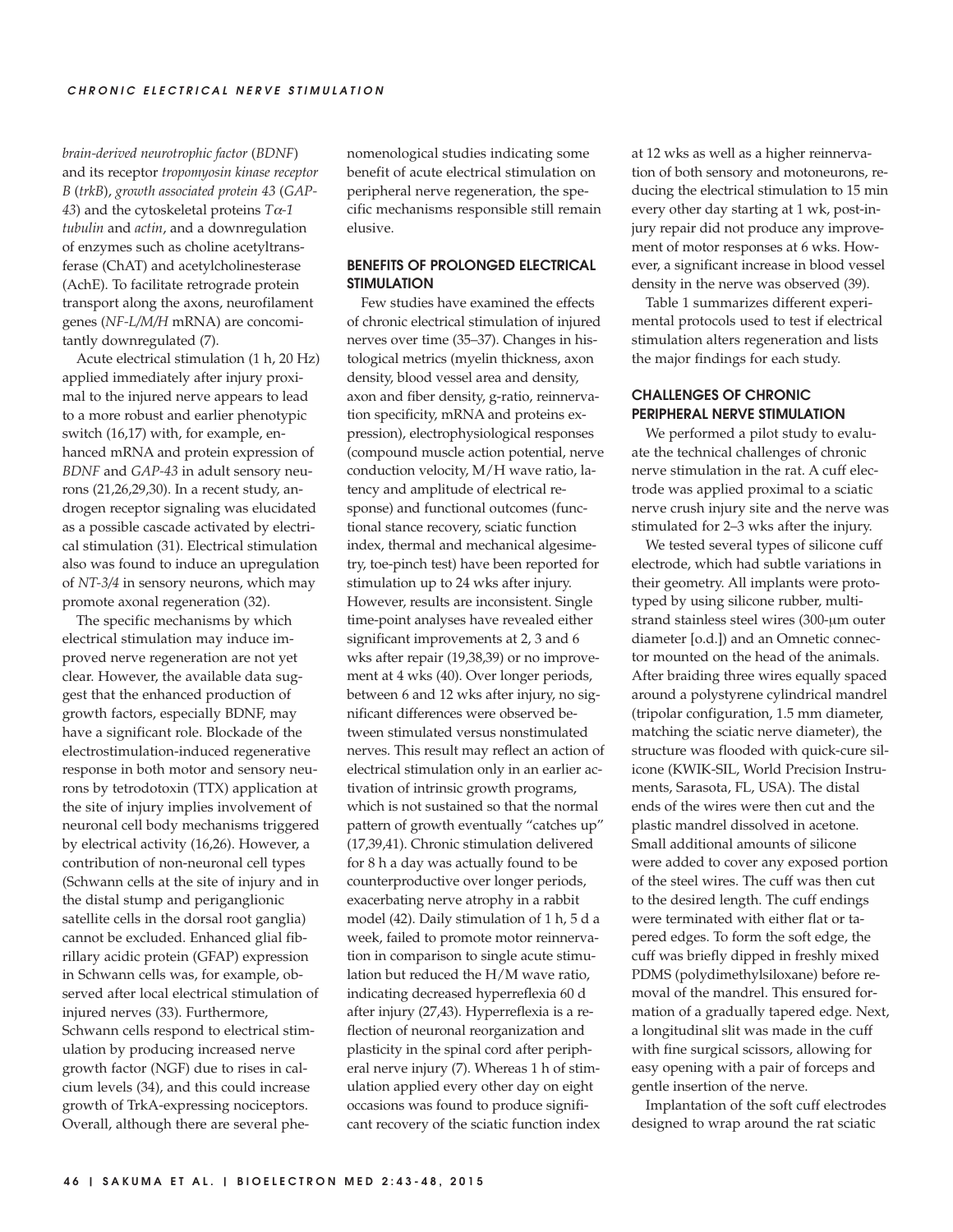nerve proved challenging. Anchoring the cuff implant to the soft tissue surrounding the nerve did not provide a stable way to secure the cuff in position. The stretching or twisting of the nerve within the electrode cuff during leg movement often triggered mechanical damage to the nerve and inflammation. "Hard," straight, edge cuffs induced much more damage than soft. However, extremely soft cuffs then proved difficult to anchor to the surrounding tissues with nylon sutures, without compressing the nerve.

Another challenge associated with long-term peripheral nerve stimulation was management of the wiring cable connecting the cuff electrodes to the head-plug connector. As the rat grew over the course of the experiment, tension in the cable in some cases pulled the connector wires out of the cuff. Adding length to the cables to provide slack did not solve this issue because the cables became surrounded with scar tissue and fixed in position.

Our experience indicates that the technical challenges associated with longterm peripheral nerve interfaces in the rat are considerable and should first be solved before physiological, anatomical and functional assessment of nerve regeneration and its modulation by electrical stimulation can be performed. Nevertheless, we feel that this should be possible and needs to be done.

### **CONCLUSIONS**

Although considerable effort has been devoted by many investigators to the preclinical analysis of the effects of peripheral nerve stimulation on axonal regeneration in rodents, these effects have not yet translated into therapy. To better understand the extent to which electrical stimulation may enhance sensory and motor axon regeneration and if there is a correlation between such regeneration and improved functional outcome, further neurotechnology developmental efforts are needed to enable the necessary long-term chronic stimulation studies to be conducted. Minimizing nerve damage by using soft, nerve-like materials and ultracompliant wiring, together with the development of new surgical techniques for inserting and stabilizing the electrodes, as well as development of sensitive behavioral outcome measures accurately reflecting successful sensory and motor recovery in freely moving animals, would enable the long-term preclinical studies needed to assess if chronic stimulation is a beneficial strategy for treating axon damage in peripheral nerves and what stimulation protocol is most effective.

#### **ACKNOWLEDGMENTS**

Financial support was provided by the Foundation Bertarelli (SP Lacour and CJ Woolf), the Funds National Suisse (FNS) and a Yonemitsu Foundation Fellowship in Kumamoto Kino Hospital to M Sakuma. B Singh holds a Canadian Institute of Health Research (CIHR) postdoctoral fellowship. We thank Fengfeng Bei for suggestions in improving headplug fixation and Lee Barrett for assisting in animal dissection and microscopy.

### **DISCLOSURE**

The authors declare that they have no competing interests as defined by *Bioelectronic Medicine*, or other interests that might be perceived to influence the results and discussion reported in this paper.

#### **REFERENCES**

- 1. Taylor CA, Braza D, Rice JB, Dillingham T. (2008) The incidence of peripheral nerve injury in extremity trauma. *Am. J. Phys. Med. Rehabil.* 87:381–5.
- 2. Asplund M, Nilsson M, Jacobsson A, von Holst H. (2009) Incidence of traumatic peripheral nerve injuries and amputations in Sweden between 1998 and 2006. *Neuroepidemiology.* 32:217–28.
- 3. Pfister BJ, *et al.* (2011) Biomedical engineering strategies for peripheral nerve repair: surgical applications, state of the art, and future challenges. *Crit Rev Biomed Eng* 39:81–124.
- 4. Missios S, Bekelis K, & Spinner RJ (2014) Traumatic peripheral nerve injuries in children: epidemiology and socioeconomics. *J. Neurosurg. Pediatr* 14:688–94.
- 5. Lad SP, Nathan JK, Schubert RD, & Boakye M (2010) Trends in median, ulnar, radial, and brachioplexus nerve injuries in the United States. *Neurosurgery* 66:953–60.
- 6. Ciaramitaro P, *et al.* (2010) Traumatic peripheral nerve injuries: epidemiological findings, neuro-

pathic pain and quality of life in 158 patients. *J Peripher Nerv Syst* 15:120–7.

- 7. Navarro X, Vivo M, & Valero-Cabre A (2007) Neural plasticity after peripheral nerve injury and regeneration. *Prog Neurobiol* 82:163–201.
- 8. Brown PW (1972) Factors influencing the success of the surgical repair of peripheral nerves. *Surg Clin North Am* 52:1137–55.
- 9. Ruijs AC, Jaquet JB, Kalmijn S, Giele H, Hovius SE (2005) Median and ulnar nerve injuries: a metaanalysis of predictors of motor and sensory recovery after modern microsurgical nerve repair. *Plast Reconstr Surg* 116:484–94; discussion 95–6.
- 10. Murovic JA (2009) Upper-extremity peripheral nerve injuries: a Louisiana State University Health *Science*s Center literature review with comparison of the operative outcomes of 1837 Louisiana State University Health *Science*s Center median, radial, and ulnar nerve lesions. *Neurosurgery* 65:A11–7.
- 11. He B, *et al.* (2014) Factors predicting sensory and motor recovery after the repair of upper limb peripheral nerve injuries. *Neural Regen Res* 9:661–72.
- 12. Gordon T, Tyreman N, & Raji MA (2011) The basis for diminished functional recovery after delayed peripheral nerve repair. *J. Neurosci.* 31:5325–34.
- 13. Borton D, Micera S, Millan Jdel R, & Courtine G (2013) Personalized neuroprosthetics. *Sci Transl Med* 5:210rv2.
- 14. Ahlborn P, Schachner M, & Irintchev A (2007) One hour electrical stimulation accelerates functional recovery after femoral nerve repair. *Exp Neurol* 208:137–44.
- 15. Singh B, *et al.* (2012) Accelerated axon outgrowth, guidance, and target reinnervation across nerve transection gaps following a brief electrical stimulation paradigm. *J. Neurosurg.* 116:498–512.
- 16. Al-Majed AA, Brushart TM, Gordon T. (2000) Electrical stimulation accelerates and increases expression of BDNF and trkB mRNA in regenerating rat femoral motoneurons. *Eur. J. Neurosci.* 12:4381–90.
- 17. Al-Majed AA, Neumann CM, Brushart TM, Gordon T. (2000) Brief electrical stimulation promotes the speed and accuracy of motor axonal regeneration. *J. Neurosci.* 20:2602–8.
- 18. Al-Majed AA, Tam SL, Gordon T. (2004) Electrical stimulation accelerates and enhances expression of regeneration-associated genes in regenerating rat femoral motoneurons. *Cell. Mol. Neurobiol.* 24:379–402.
- 19. Brushart TM, Jari R, Verge V, Rohde C, Gordon T. (2005) Electrical stimulation restores the specificity of sensory axon regeneration. *Exp. Neurol.* 194:221–9.
- 20. Nix WA, Hopf HC. (1983) Electrical stimulation of regenerating nerve and its effect on motor recovery. *Brain Res.* 272:21–5.
- 21. Xu C, *et al.* (2014) Electrical stimulation promotes regeneration of defective peripheral nerves after delayed repair intervals lasting under one month. *PLoS One.* 9:e105045.
- 22. Gordon T, Brushart TM, Chan KM. (2008) Aug-